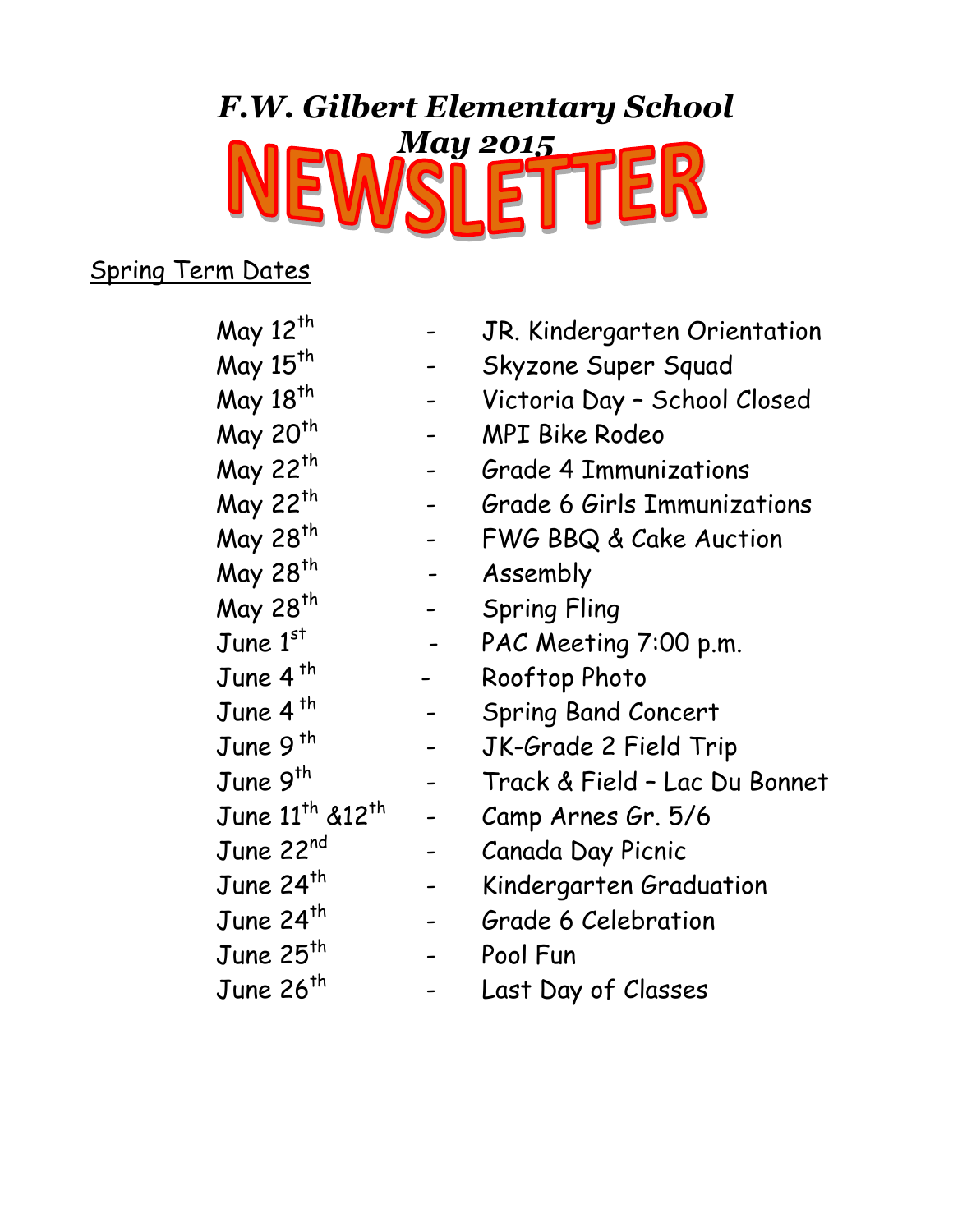## **Spring Fling!**

**Date: Friday, May 29th Time: 12:00 p.m. We are having a Spring Fling. We will have entertainment, sandwiches and refreshments for the parents, grandparents and community. EVERYONE WELCOME!** Please let the school know by May 13<sup>th</sup>, **if you are able to attend.**

> **June - Field Trips Some of the dates have been set as stated in the calendar above. Letters will be sent home closer to the date of the field trips.**

### **Summer Attire**

Students are allowed to wear shorts of **modest length** to school. Ripped or torn clothing such as shorts, jeans or cutoffs are inappropriate. Muscle shirts, spaghetti straps, tube tops and tops displaying belly buttons are unacceptable.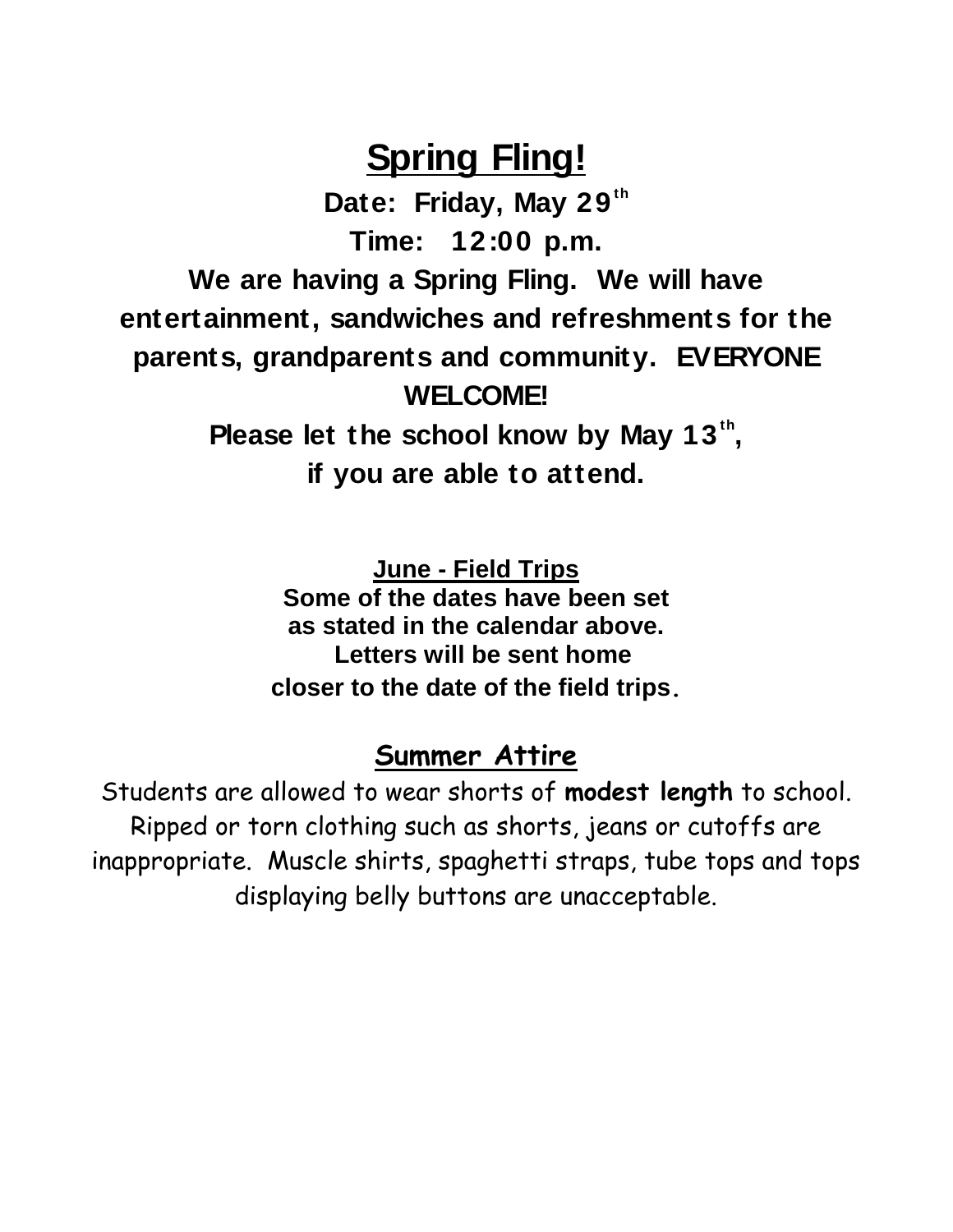

# **FWG Barbeque and Cake Auction**





## **Thursday, May 28th 5:30 to 6:30 @ FWG School**



BBQ Hamburger Meal - \$6.00 BBQ Cheeseburger Meal - \$6.50 BBQ Hotdog Meal - \$4.00 Extra Hamburger – \$3.00 Extra Cheeseburger – \$3.50 Extra Hotdog - \$2.00

Choice of beef, vegetable or gluten free beef (Meal includes coleslaw, drink and cookies)

Preorder through the school.

VOLUNTEERS NEEDED, PLEASE CONTACT MIYOKO AT [Rasmusml@mts.net](mailto:Rasmusml@mts.net)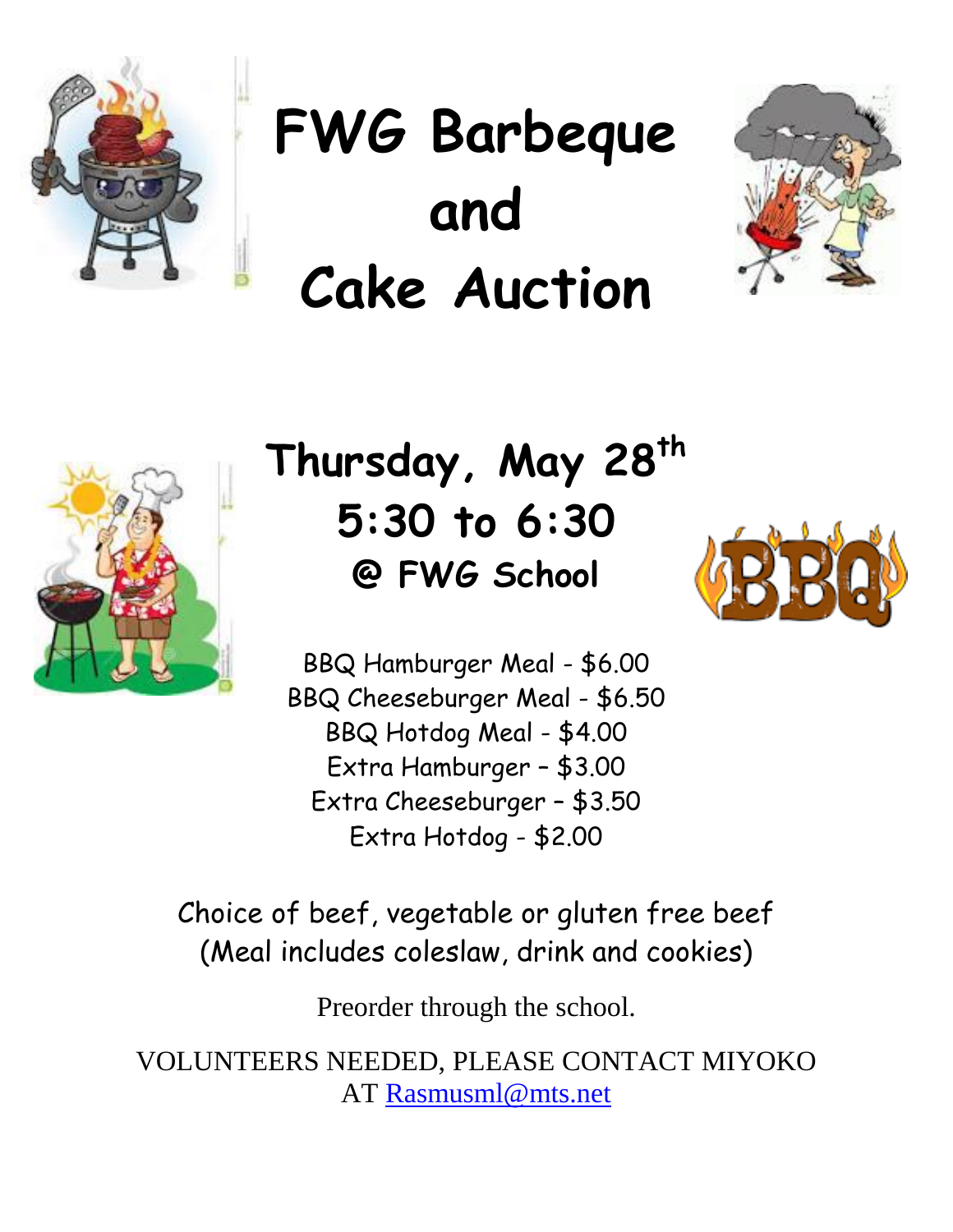### **No Supervision on Playground Before 8:30 am**

**Please remember there is no supervision on the playground until 8:30 each morning.**

### **SURVEY About Locked Doors**

Parent Advisory Council has created a survey about all the locked doors at FWG. It will be coming home with the youngest child. Please fill it out and return to school as we would appreciate your input on this important matter.

### **Gr. 5/6 Plant Sale – Fundraiser**

The kids did an amazing job on selling plants this year. Delivery to the school is anticipated for the end of May. Phone calls will be made to everyone that purchased with an exact date and time for pick up. Thank you for supporting our school. As a result of this excellent fundraiser, the Grade 5/6 class will be going to Camp Arnes this year! **Good job!!**

#### **Recognition Awards - April 2014**

Jase – Jr. Kindergarten, Mika -Gr. 2, Raquel – Gr. 2, Megan – Gr. 4, Padamay – Gr. 4, Georgina - Gr.4, Jace – Gr. 6, Will– Gr. 6